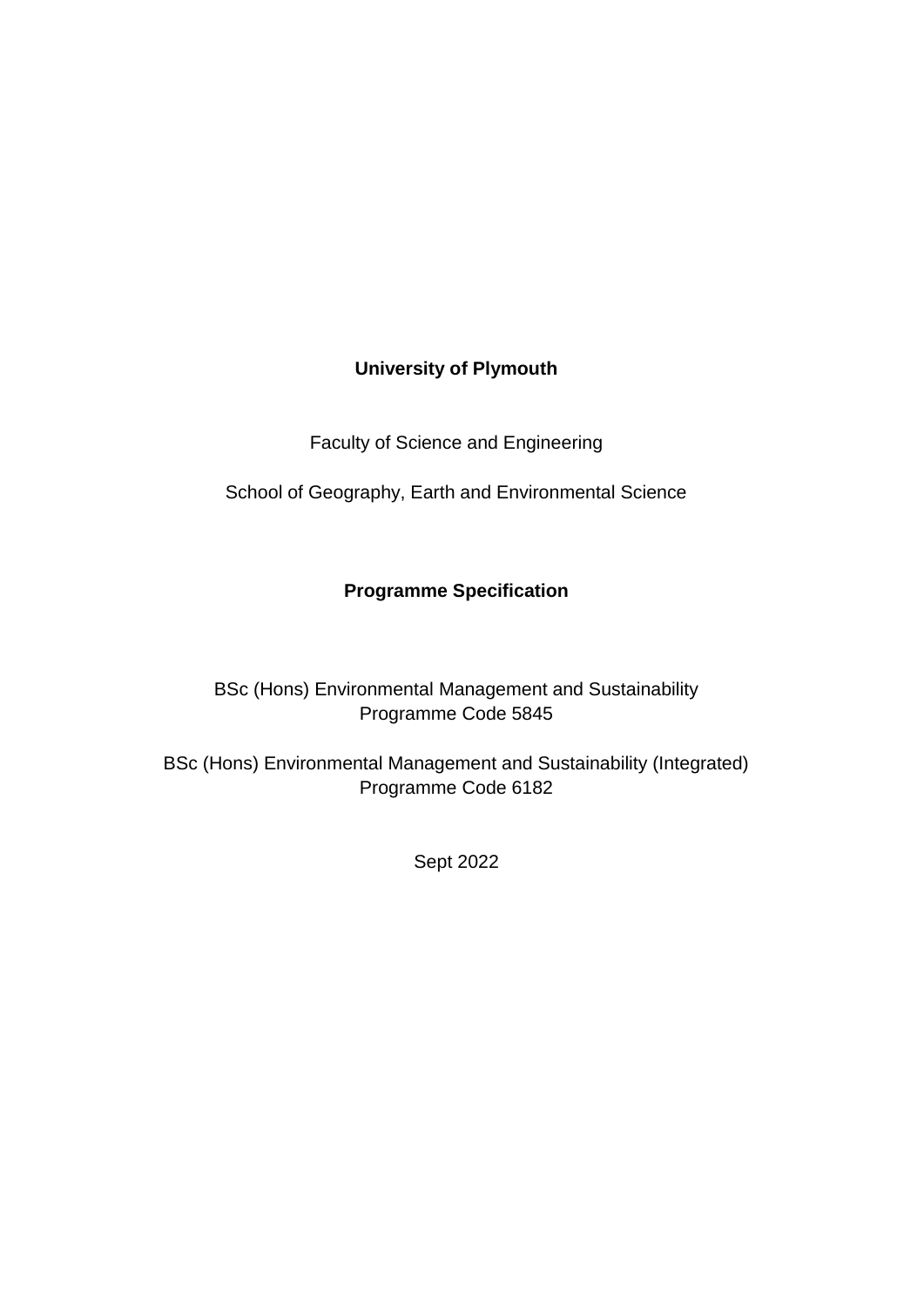## **1. BSc (Hons) Environmental Management and Sustainability**

**Final award title** BSc (Hons) Environmental Management and Sustainability

#### **Level 5 Intermediate award title:**

Diploma of Higher Education (DipHE)

#### **Level 4 Intermediate award title:**

Certificate of Higher Education (CertHE)

**UCAS code:** F810 **JACS code:** F810

| 2. Awarding Institution: | <b>University of Plymouth</b> |
|--------------------------|-------------------------------|
|                          |                               |

**Teaching institution(s): University of Plymouth**

#### **3. Accrediting body**(ies)

None.

#### **4. Distinctive features**

The BSc (Hons) Environment Management and Sustainability programme at the University of Plymouth is distinguished by:

- An **interdisciplinary programme** that integrates the knowledge and methods of environmental, social and economic investigations to examine issues of sustainability and environmental management in a systematic and holistic way;
- The application of scientific knowledge, research skills and life skills to form a strong discipline identity built upon the concepts of social, economic and environmental sustainability and their interactions with resources, ecosystem services and the principles and tools of environmental management (Figure 1);
- Flexibility to study **specialist areas** in depth as well as maintain academic breadth;
- An extended training in **systems thinking** and its application to sustainability and environmental management;
- An institutional environment which takes sustainability seriously the University of Plymouth models pro-environmental behaviours, as shown by the development of the Centre for Sustainable Future and the Sustainable Earth Institute, and Plymouth's outstanding performance in the Green Gown awards;
- A curriculum in which theoretical concepts are brought to life and **applied** through progressively more complex and independent tasks and a curriculum rich in opportunities for experiential learning;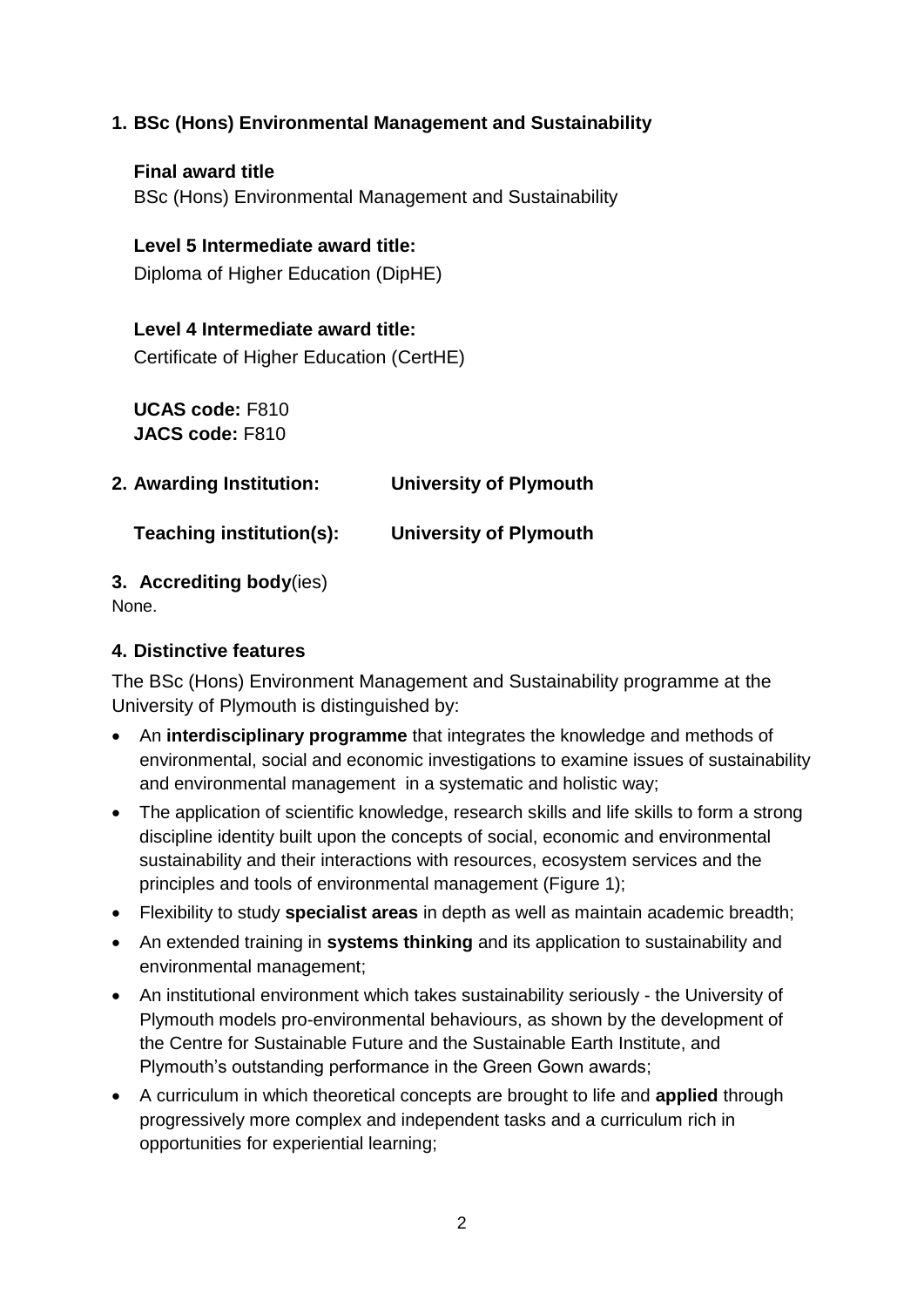- Excellent access to and use of the environment of Devon and Cornwall, and access to excellent laboratory facilities;
- Teaching and learning that is underpinned and informed by **internationallyrecognised research** across the contributing disciplines, enhanced by the businessfacing and solutions-focused approach of the Sustainable Earth Institute;
- Use of authentic tasks that mimic **professional practice** throughout the curriculum;
- The opportunity to take a placement year, leading to the University's Certificate of Work Experience and opportunities to study abroad, through exchange programme.



Figure 1. BSc Environmental Management and Sustainability discipline identity

# **5. Relevant QAA Subject Benchmark Statement**

The Environmental Management and Sustainability programme closely adheres to the format identified in the subject benchmark statements for ES3: [Earth Science, Environmental Science and Environmental](https://www.qaa.ac.uk/docs/qaa/subject-benchmark-statements/subject-benchmark-statement-earth-sciences-environmental-sciences-and-environmental-studies.pdf) Studies (2019)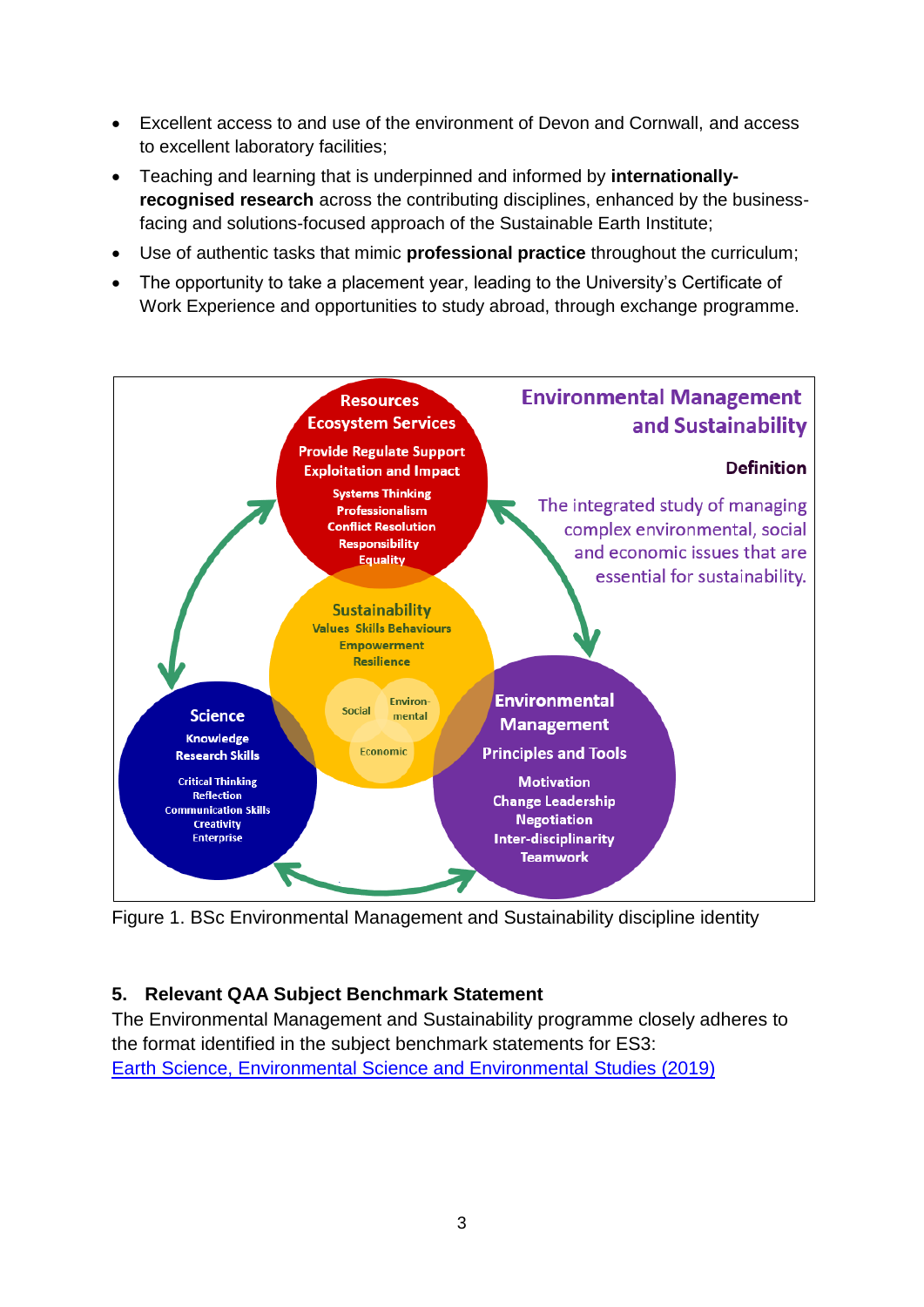#### **6. Programme Structure**

#### **BSc (Hons) Environmental Management and Sustainability from 2021-22**



**Fig 2.** Structure diagram for BSc Hons Environmental Management and Sustainability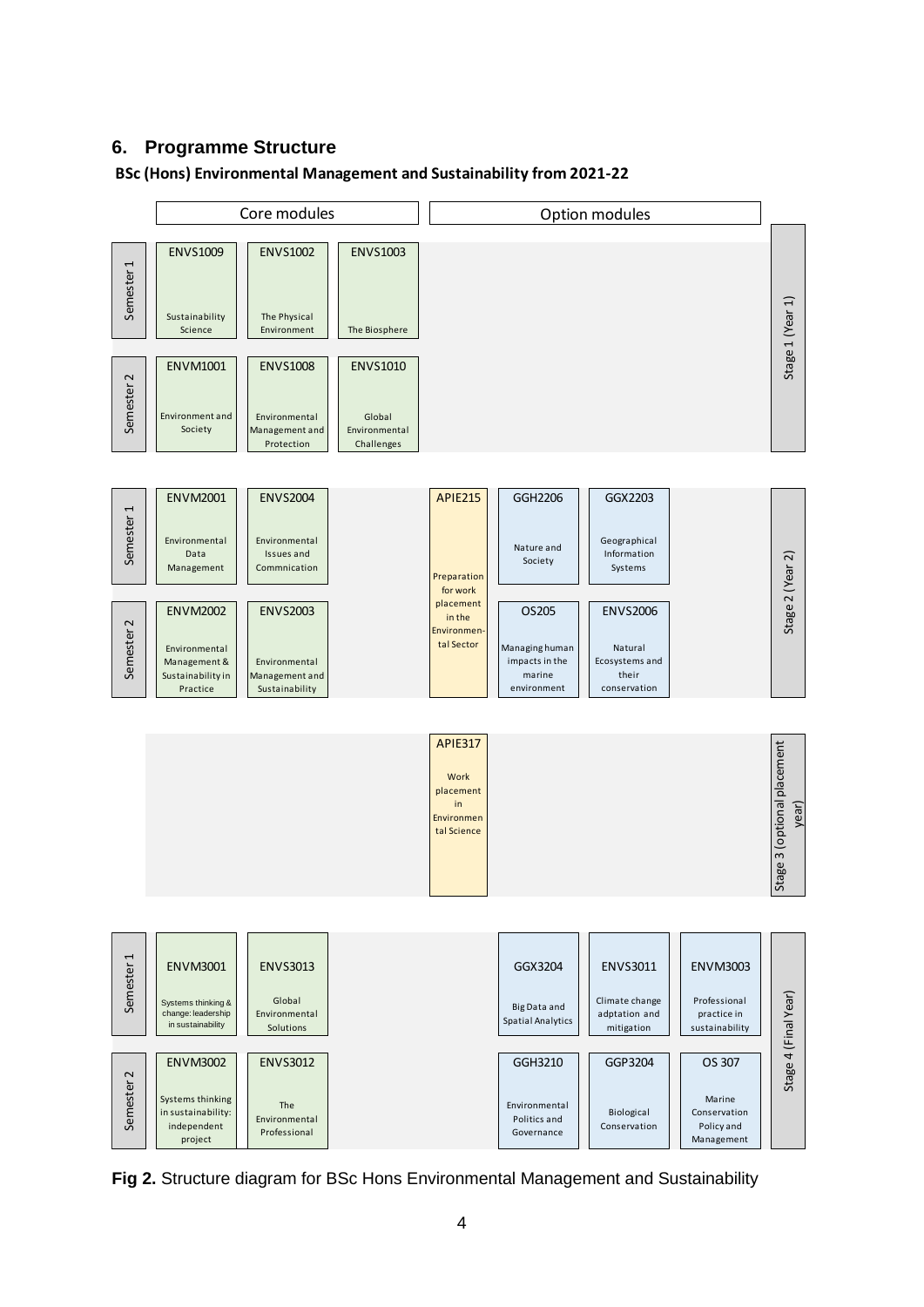The structure of the programme is shown in Figure 2. Students benefit from a programme of core modules which, over the three stages, provide the underlying principles required for an environmental manager. The core modules in Stage 1 ensure that later stages of the programme have the appropriate underpinning required.

At **Stage 1** students study six core modules which introduce students to the principles of sustainability and environmental management. Five of these modules are taught jointly with the BSc (Hons) Environmental Science programme. Two of these five are tutorial-based modules, one running in each semester; the other three modules focus on the abiotic and biotic character of natural systems and aspects of environmental management. The module that is not co-taught is ENVM1001 Environment and Society (semester 2), which examines human systems that affect attitudes and environmental behaviours, and the role of the individual, community, state and non-state organisations in enabling sustainability.

In **Stage 2** students take four core modules (two each semester), two of which are co-taught with BSc Environmental Science, enabling students to develop their understanding of environmental law and economics and environmental communication. Two dedicated core modules focus on environmental management skills including fieldwork. In the remaining 40 credits of Stage 2, students select two option modules (one per semester) that allow them to specialise, with a focus on a particular part of the natural environment or on the relationship between humans and the environment in the context of society and culture. Students may elect to spend Stage 2 (or exceptionally, one semester of Stage 2) at an overseas institution through one of the University's [exchange schemes.](https://www.plymouth.ac.uk/international/exchange-opportunities) Students may also elect to spend a year, between Stages 2 and 4 in a work placement and therefore qualify for the University's Certificate of Professional Experience. Students wishing to pursue this optional placement year (through the zero credit **Stage 3** module APIE317) will normally need to have completed the Stage 2 module APIE215.

In **Stage 4**, students take four core modules (two per semester). Two of these are unique to the programme and investigate and apply systems thinking to issues of sustainability and environmental management. In Semester 1 students learn and practise the principles of systems thinking and change leadership by, for example, teasing out the complexity of the issues behind a single UN Sustainable Development Goal, or in solving selected environmental issues. In Semester 2 they apply this approach to a topic of their choice as an individual investigation. Students complete their final year by studying a range of international environmental issues in two further core modules (one per semester) and by selecting two further specialist modules (one per semester) in environmental management and sustainability.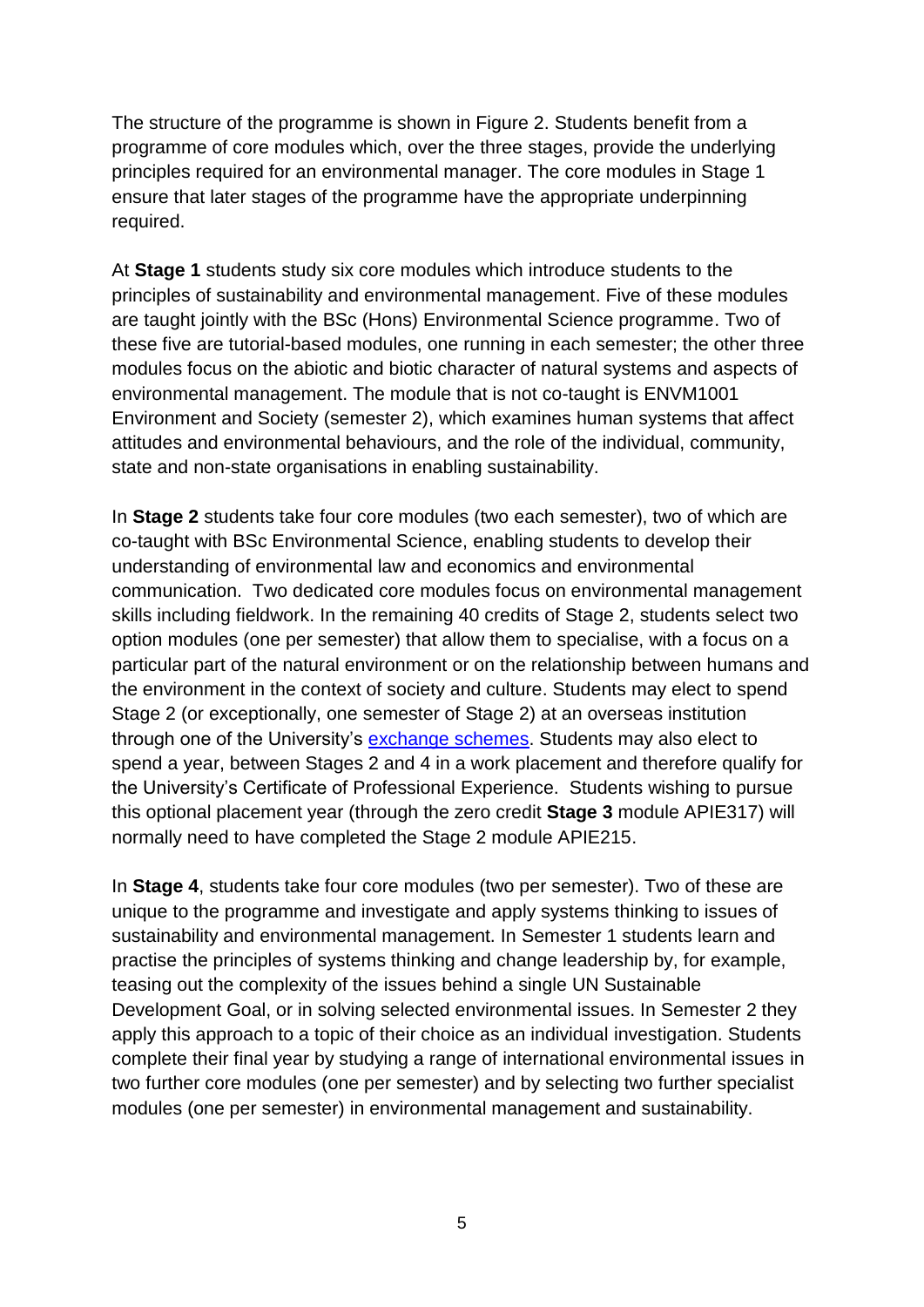# **7. Programme Aims**

The aims of the BSc (Hons) Environmental Management and Sustainability are to:

- Provide a rigorous, contemporary and relevant programme of study in environmental management and sustainability, enhanced by both the research and scholarly activity of staff and a practical, 'hands-on' approach to learning;
- Develop graduates who:
	- ― are sustainability literate, understanding the knowledge, skills and attributes needed to safeguard the resilience and wellbeing of both human societies and the environment;
	- ― have a deep understanding of the principles and practice of environmental management and its role in promoting sustainability: including employment related Environmental Management Systems (e.g. ISO14001);
	- ― are curious, adaptable and lifelong learners, open to new experiences and worldviews, and confident in conditions of inter-disciplinarily, complexity and change;
	- ― are critical, rational and creative thinkers;
	- ― are pro-active, co-operative and responsible global citizens.

## **8. Programme Intended Learning Outcomes**

#### **8.1 Knowledge and understanding**

On successful completion, graduates should have developed knowledge and understanding in:

- a. The concepts of sustainability and sustainable development, including the interaction of environmental, economic and social wellbeing in achieving sustainability
- b. The role and value of the environment in human wellbeing and the nature and impacts of human use of the environment, including the spatial and temporal scales on which use operates
- c. The nature of environmental issues, their detection, management and resolution, including the principles and practice of remediation and mitigation and the importance of an inter-disciplinary approach
- d. Attitudes, behaviours, policies and processes in human society that affect sustainability, from the individual to the institution, locally, nationally and internationally
- e. The diversity of forms of environmental knowledge and the methods through which they are constructed and investigated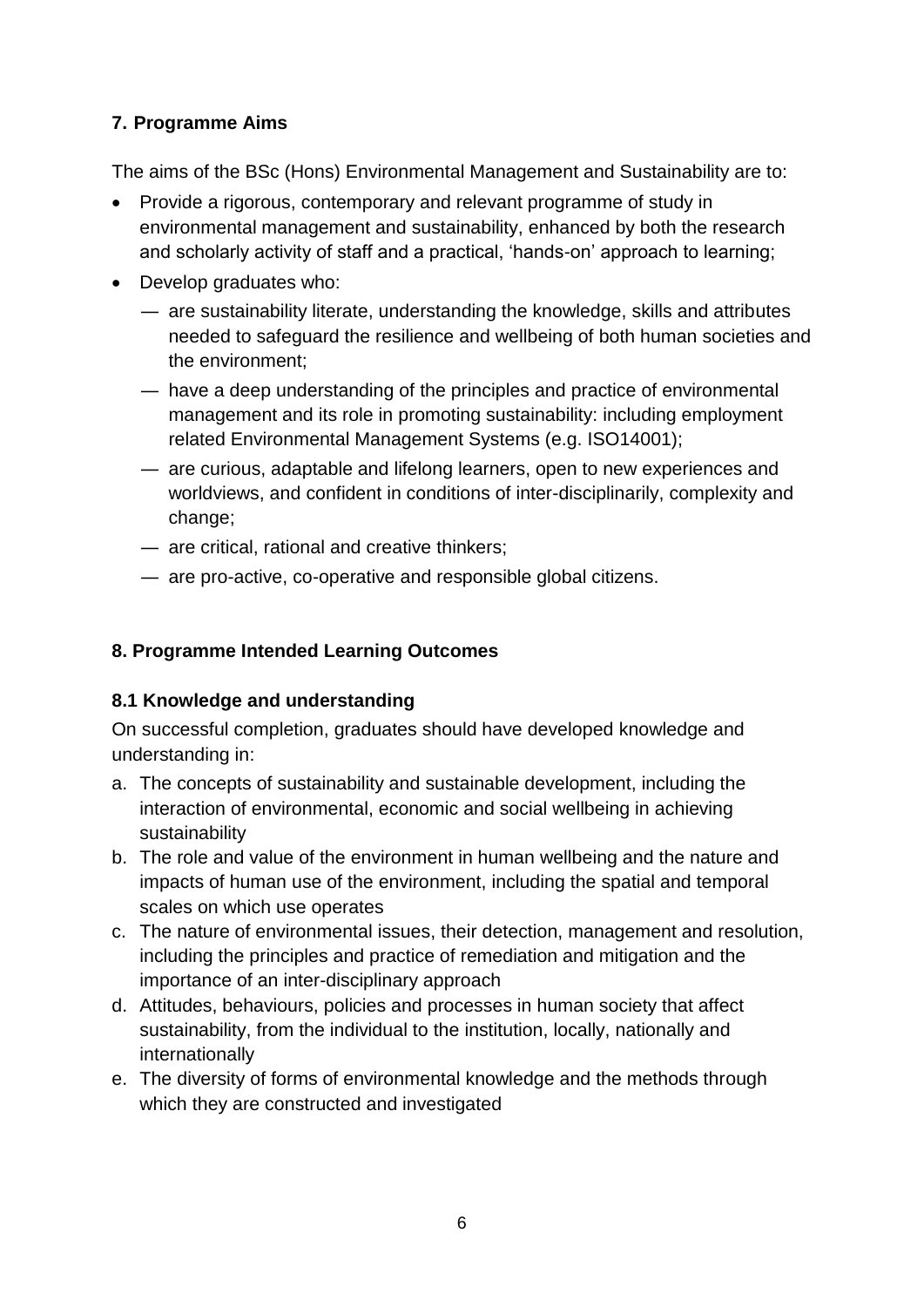#### **8.2 Cognitive and intellectual skills**

On successful completion, graduates should have developed skills to:

- a. Assess the reliability and validity of evidence and predict likely outcomes for a scenario
- b. Develop a reasoned and sustained argument and evaluate the arguments of others
- c. Identify and articulate complex problems and formulate a programme to resolve them
- d. Apply systems thinking to analyse and solve complex problems in sustainability and environmental management

## **8.3 Key and transferable skills**

On successful completion, graduates should have developed skills to:

- a. Sift, evaluate and synthesise material from disparate sources and disciplinary contexts
- b. Communicate information and ideas effectively to a variety of audiences and in a variety of contemporary formats
- c. Work independently and organise their own learning

## **8.4 Employment-related skills**

On successful completion, graduates should have developed skills to:

- a. Reflect upon their own progress and learning, evaluating personal strengths and weaknesses and identifying ways to improve
- b. Work effectively with others, taking responsibility for the success of the team
- c. Make sound judgments in conditions of complexity and uncertainty

# **8.5 Practical skills**

On successful completion, graduates should have developed skills to:

- a. Select and apply appropriate methods to collect primary and secondary data relevant to issues in sustainability and environmental management, in both qualitative and quantitative formats
- b. Select and apply appropriate methods to analyse and interpret data relevant to issues in sustainability and environmental management, in both qualitative and quantitative formats, generating insights into environmental issues
- c. Plan, design, execute and report on an independent project in environmental management or sustainability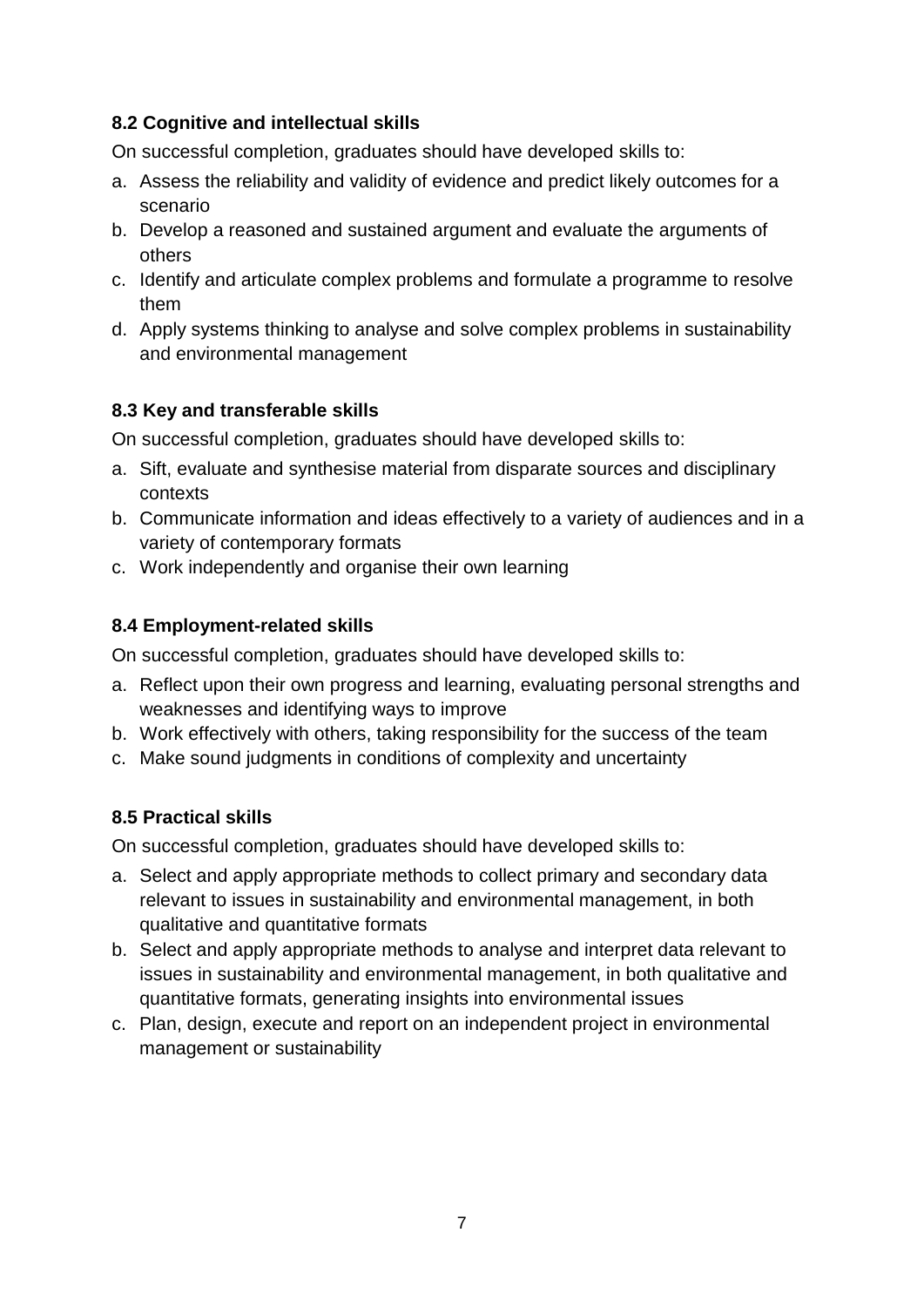# **9. Admissions Criteria, including APCL, APEL and DAS arrangements**

# **9.1 AS/A Level and Vocational qualifications**

We welcome a mix of AS/A-Level and vocational qualifications as well as specialisation in either. Table 1 sets out normal minimum qualifications required for entry. The standard entry requirements are a minimum of two A-Level subjects, or the equivalent in vocational qualifications, or a mix of the two. Offers made to mature applicants (over 21) or those with non-standard qualifications may take account of work and life experience.

Students who have successfully passed all modules of the BSc Foundation year with Environmental Science with an overall aggregate of at least 50% are guaranteed a place on the BSc (Hons) Environmental Management and Sustainability programme.

# **9.2 Accreditation of Prior Certificated Learning (APCL) and Assessment of Prior Experiential Learning (APEL)**

This programme follows the University's regulations for Accreditation of Prior Certificated Learning (APCL) and Assessment of Prior Experiential Learning (APEL), which are set out in the Admissions section of the [University Academic Regulations.](https://www.plymouth.ac.uk/student-life/your-studies/essential-information/regulations)

# **9.3 Overseas Qualifications**

The University [International Admissions Team](https://www.plymouth.ac.uk/international/how-to-apply) provides advice on, and maintains oversight of, the acceptability of any qualifications from overseas offered for entry.

# **9.4 PUIC Integrated Programme**

Admission to the Integrated Programme is subject to successful completion of theUniversity of Plymouth International College (PUIC) Foundation Year. Direct entry into Stage 1 is also possible. Applicants are required to have the equivalent of 240 UCAS tariff points and an overall IELTS score of 6.0 (no less than 5.5 in any band). PUIC admissions should liaise with the relevant PU subject contact to identify any specific entry requirements prior to making any direct offers.

# **9.5 Partnership Arrangements**

# *BSc (Hons) Environmental Management and Sustainability (Integrated)*

On successful completion of their Stage 0 programme PUIC students progress to Stage 1 of this programme and are taught and assessed by PU staff. Additionally, the students will undertake a module (ILS 1005) of skills and support designed to facilitate their transition to the HE learning culture in the UK.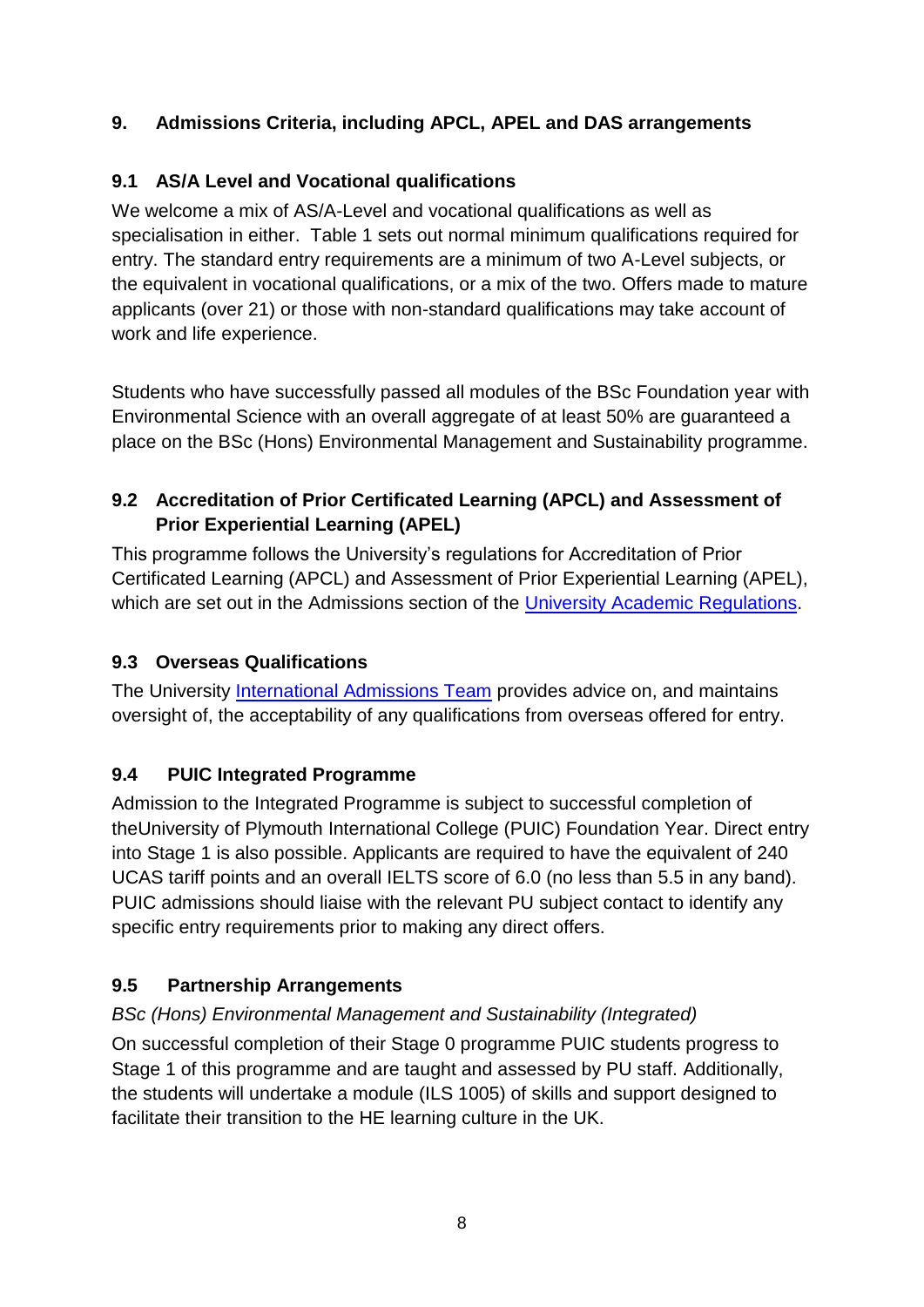**Table 1.** Typical routes and entry requirements for the BSc (Hons) Environmental Management and Sustainability programme.

|                                  | . די ביש די                                              |
|----------------------------------|----------------------------------------------------------|
| <b>Qualifications</b>            | <b>Level required</b>                                    |
| <b>Accepted</b>                  |                                                          |
| A-Level                          | 104-112 points from a minimum of two A levels,           |
|                                  | normally to include a relevant science subject at grade  |
|                                  | В.                                                       |
| <b>GCSE</b> or equivalent        | GCSE in English and Mathematics (at grade C) or          |
|                                  | equivalent are required.                                 |
| <b>General Studies A-Level</b>   | Is not accepted as part of a points offer.               |
| <b>AVCE Double Award: 12</b>     | Accepted only in combination with additional             |
| unit                             | qualification. Refer to institution.                     |
| <b>BTEC National</b>             | National Diploma: Distinction, Merit, Merit from a       |
| Certificate/Diploma              | science related course.                                  |
|                                  | National Certificate: can be accepted only in            |
|                                  | combination with additional qualifications. Refer to     |
|                                  | institution.                                             |
| Access to Higher                 | Pass - QAA Recognised Access to HE Diploma               |
| Education                        | (Science preferred but other appropriate courses         |
|                                  | accepted).                                               |
| <b>National Vocational</b>       | An appropriate NVQ at Level 3/AMA will be considered     |
| <b>Qualification (including</b>  | with other information that demonstrates your ability to |
| <b>Advanced Modern</b>           | successfully complete the course you have selected.      |
| Apprenticeships)                 |                                                          |
| <b>Scottish Qualifications</b>   | 112 points to include at least one Advanced Higher       |
| Authority                        | from a science related subject.                          |
| <b>Irish Leaving Certificate</b> | 112 points / BBBBC from a minimum of 5 Highers           |
|                                  | normally to include a science-related subject at Higher  |
|                                  | Level.                                                   |
| International                    | International Baccalaureate: 28 points overall including |
| <b>Baccalaureate</b>             | 5 at Higher Level in a science-related subject.          |
| <b>Other International</b>       | Refer to institution                                     |
| Qualifications                   |                                                          |
| Pass of Foundation Year          | <b>BSc Environmental Science with Foundation Year</b>    |

Progression to Stage 1 Integrated programmes is dependent upon achieving 50% in all modules of the PUIC Stage 0 programme.

Progression to PU Stage 2 is dependent upon successful completion of the PU Stage1 and at least 60% in ILS 1005.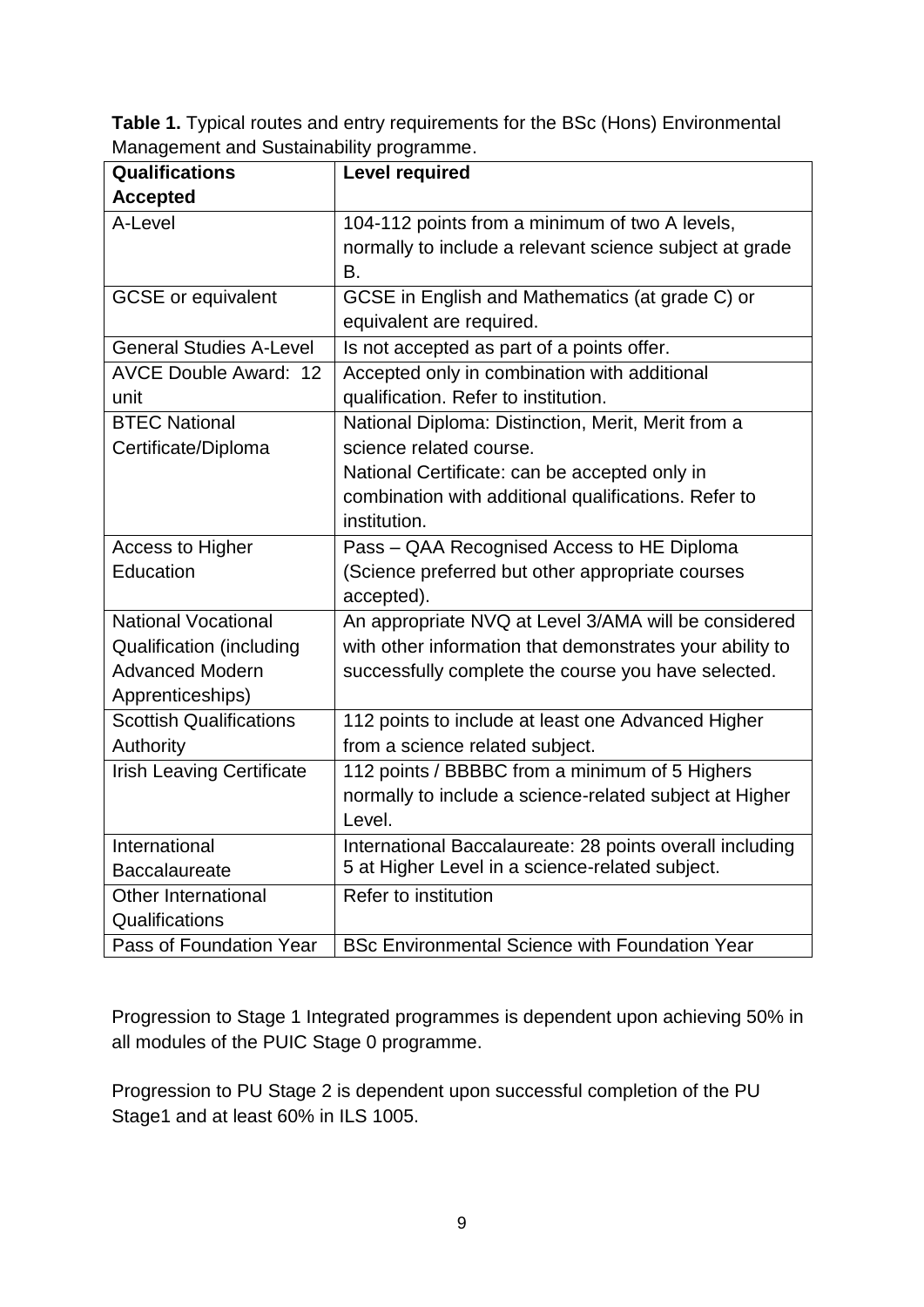## **10. Progression Criteria for Final and Intermediate Awards**

The Environmental Management and Sustainability programme follows the University's [Academic Regulations](https://www.plymouth.ac.uk/student-life/your-studies/essential-information/regulations) for undergraduate programmes. Students may transfer between BSc (Hons) Environmental Science and BSc (Hons) Environmental Management and Sustainability, in either direction, at the end of Stage 1. At the discretion of the Programme Leaders, and depending on the modules taken, students may also transfer between these two programmes at the end of Stage 2.

## **11. Exceptions to Regulations**

None.

#### **12. Transitional Arrangements**

The table below identifies which modules should be taken if a repeat opportunity is needed.

| Module in which repeat<br>is required | Module to be taken in 2021-22                                   |
|---------------------------------------|-----------------------------------------------------------------|
| Any option module                     | Students should select an option module from those<br>available |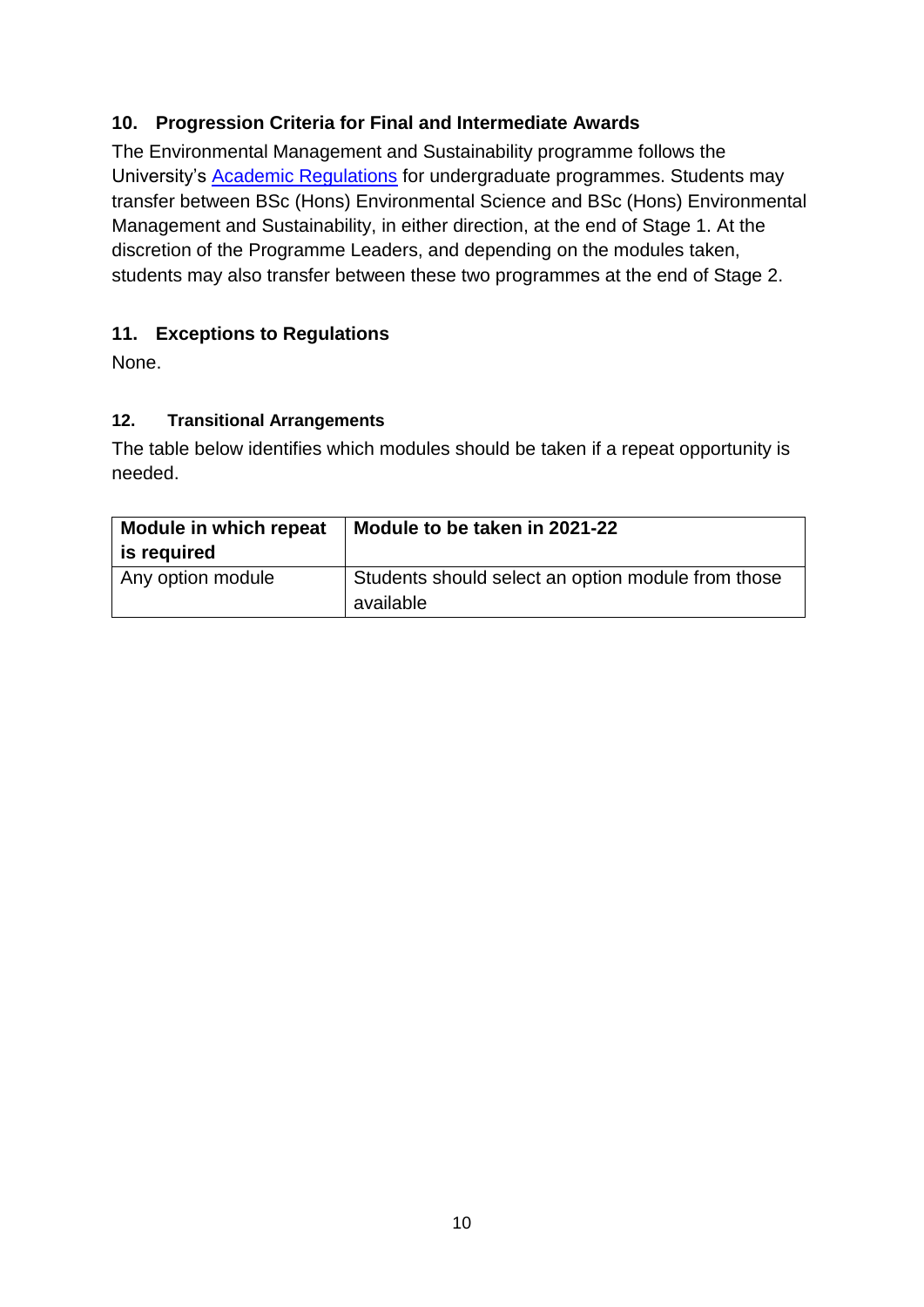# **13. Mapping**

# **13.1 Programme ILOs Against Modules Mapping**

|   | Knowledge and understanding - on successful      | Assessed in:       |
|---|--------------------------------------------------|--------------------|
|   | completion, graduates should be able to          |                    |
|   | demonstrate understanding of:                    |                    |
| а | The concepts of sustainability and sustainable   | <b>ENVM2002</b>    |
|   | development, including the interaction of        | <b>ENVM3001</b>    |
|   | environmental, economic and social wellbeing     | <b>ENVM3002</b>    |
|   | in achieving sustainability                      | <b>ENVS3012</b>    |
| b | The role and value of the environment in         | <b>ENVM2002</b>    |
|   | human wellbeing and the nature and impacts       | <b>ENVM3001</b>    |
|   | of human use of the environment, including       | <b>ENVM3002</b>    |
|   | the spatial and temporal scales on which use     | <b>ENVS3012</b>    |
|   | operates                                         |                    |
| C | The nature of environmental issues, their        | <b>ENVM2002</b>    |
|   | detection, management and resolution,            | <b>ENVM3001</b>    |
|   | including the principles and practice of         | <b>ENVM3002</b>    |
|   | remediation and mitigation and the importance    | <b>ENVS3001</b>    |
|   | of an inter-disciplinary approach                | <b>ENVS3012</b>    |
| d | Attitudes, behaviours, policies and processes    | <b>ENVM1001</b>    |
|   | in human society that affect sustainability,     | <b>ENVM3001</b>    |
|   | from the individual to the institution, locally, | <b>ENVM3002</b>    |
|   | nationally and internationally                   | <b>ENVS3012</b>    |
| e | The diversity of forms of environmental          | <b>ENVM2001</b>    |
|   | knowledge and the methods through which          | <b>ENVM2002</b>    |
|   | they are constructed and investigated            | <b>ENVM3001</b>    |
|   |                                                  | <b>ENVM3002</b>    |
|   |                                                  | <b>ENVS3012</b>    |
|   |                                                  | <b>ENVS3013</b>    |
|   |                                                  | All option modules |

|   | Cognitive and intellectual skills - on successful | <b>Assessed in:</b>  |
|---|---------------------------------------------------|----------------------|
|   | completion, graduates should be able to:          |                      |
| a | Assess the reliability and validity of evidence   | <b>ENVM2001</b>      |
|   | and predict likely outcomes for a scenario        | <b>ENVM2002</b>      |
|   |                                                   | <b>ENVM3001</b>      |
|   |                                                   | <b>ENVM3002</b>      |
|   |                                                   | <b>ENVS3012</b>      |
| b | Develop a reasoned and sustained argument         | <b>ENVM3001</b>      |
|   | and evaluate the arguments of others              | <b>ENVS3012</b>      |
|   |                                                   | All optional modules |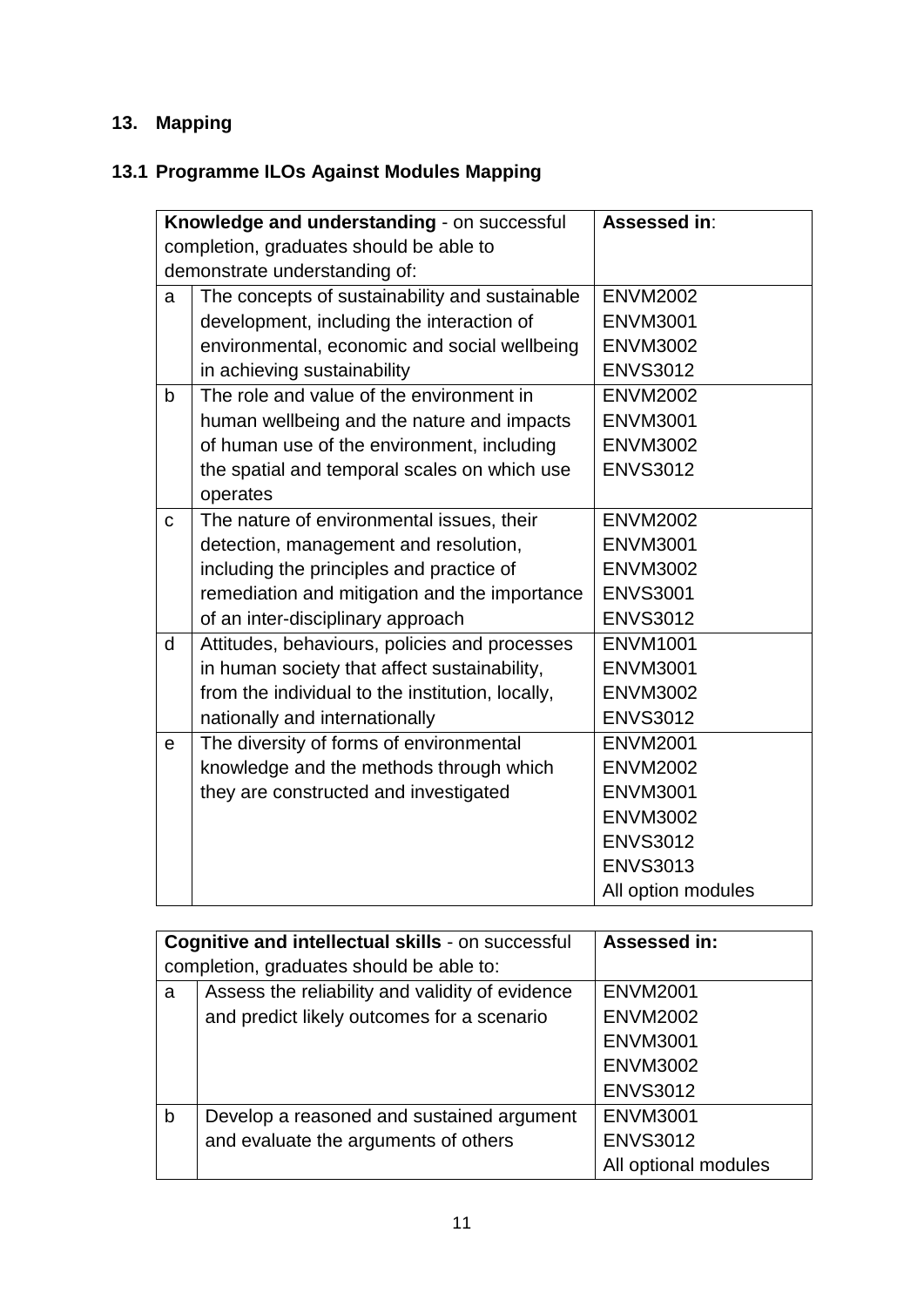| $\mathbf C$ | Identify and articulate complex problems and | <b>ENVM2001</b> |
|-------------|----------------------------------------------|-----------------|
|             | formulate a programme to resolve them        | <b>ENVM2002</b> |
|             |                                              | <b>ENVM3001</b> |
|             |                                              | <b>ENVM3002</b> |
|             |                                              | <b>ENVS3012</b> |
|             |                                              | <b>ENVS3013</b> |
| d           | Apply systems thinking to analyse and solve  | <b>ENVM3001</b> |
|             | complex problems in sustainability and       | <b>ENVM3002</b> |
|             | environmental management                     |                 |

|              | Practical skills - on successful completion,     | Assessed in:    |
|--------------|--------------------------------------------------|-----------------|
|              | graduates should be able to:                     |                 |
| a            | Select and apply appropriate methods to          | <b>ENVM2001</b> |
|              | collect primary and secondary data relevant to   | <b>ENVM2002</b> |
|              | issues in sustainability and environmental       | <b>ENVM3001</b> |
|              | management, in both qualitative and              | <b>ENVM3002</b> |
|              | quantitative formats                             | <b>ENVS3012</b> |
| $\mathsf{b}$ | Select and apply appropriate methods to          | <b>ENVM2001</b> |
|              | analyse and interpret data relevant to issues in | <b>ENVM2002</b> |
|              | sustainability and environmental management,     | <b>ENVM3001</b> |
|              | in both qualitative and quantitative formats,    | <b>ENVM3002</b> |
|              | generating insights into environmental issues    | <b>ENVS3012</b> |
| $\mathsf{C}$ | Plan, design, execute and report on an           | <b>ENVM3001</b> |
|              | independent project in environmental             | <b>ENVM3002</b> |
|              | management or sustainability                     | <b>ENVS3012</b> |

|             | Key and transferable skills - on successful    | Assessed in:       |
|-------------|------------------------------------------------|--------------------|
|             | completion, graduates should be able to:       |                    |
| a           | Sift, evaluate and synthesise material from    | <b>ENVM1001</b>    |
|             | disparate sources and disciplinary contexts    | <b>ENVM2001</b>    |
|             |                                                | <b>ENVM2002</b>    |
|             |                                                | <b>ENVS3012</b>    |
|             |                                                | All option modules |
| b           | Communicate information and ideas              | <b>ENVM1001</b>    |
|             | effectively to a variety of audiences and in a | <b>ENVM2002</b>    |
|             | variety of contemporary formats                | <b>ENVS2004</b>    |
| $\mathbf C$ | Work independently and organise their own      | <b>ENVM2002</b>    |
|             | learning                                       | <b>ENVM3002</b>    |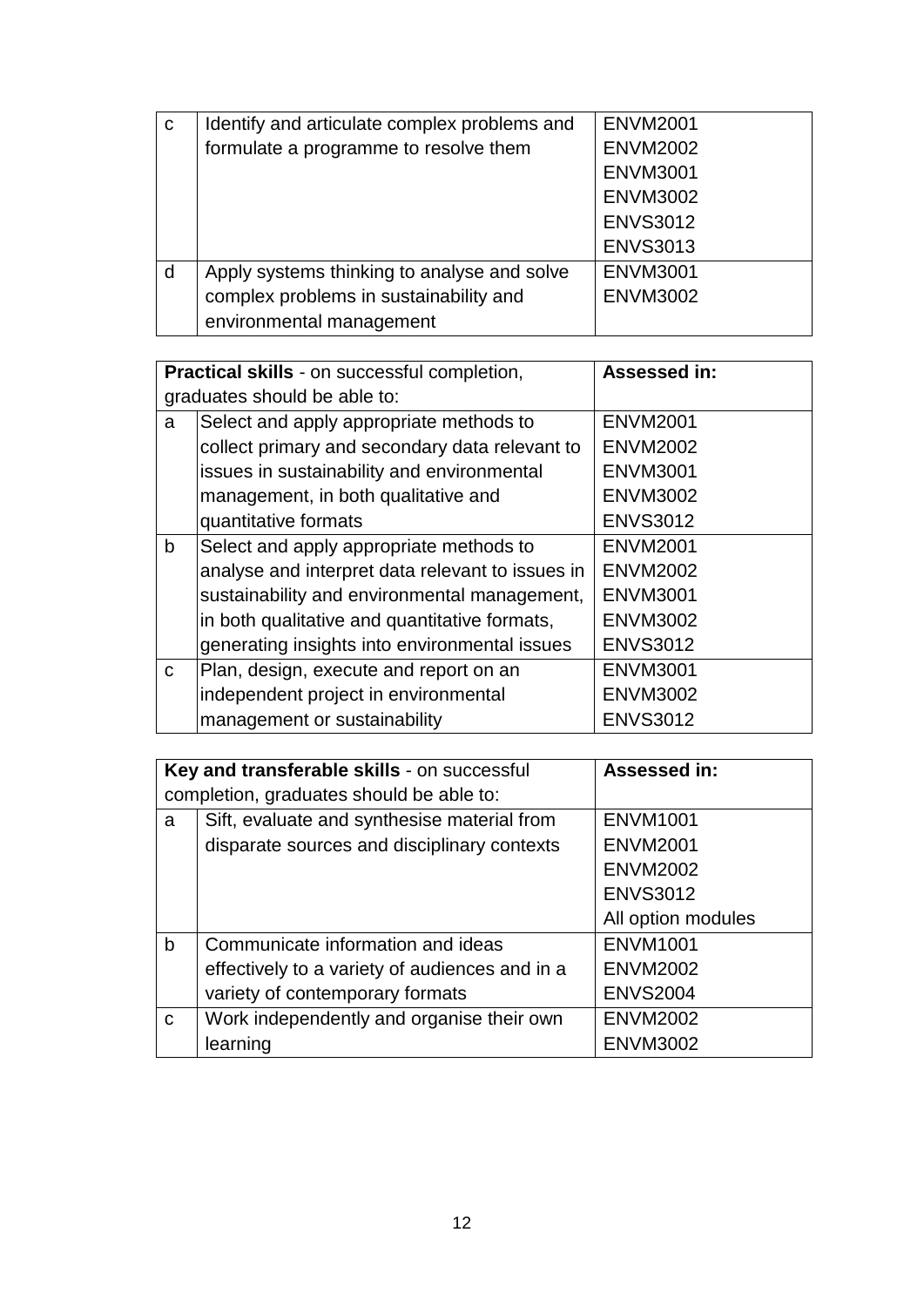|              | Employment-related skills - on successful     | <b>Assessed in:</b>          |
|--------------|-----------------------------------------------|------------------------------|
|              | completion, graduates should be able to:      | Modules have prefix          |
|              |                                               | <b>ENVS unless otherwise</b> |
|              |                                               | stated                       |
| a            | Reflect upon their own progress and learning, | <b>ENVM1001</b>              |
|              | evaluating personal strengths and             | <b>ENVM2002</b>              |
|              | weaknesses and identifying ways to improve    | <b>ENVM3002</b>              |
|              |                                               | <b>ENVS3012</b>              |
| $\mathsf{b}$ | Work effectively with others, taking          | <b>ENVM1001</b>              |
|              | responsibility for the success of the team    | <b>ENVM2002</b>              |
|              |                                               | <b>ENVM3002</b>              |
| $\mathbf{C}$ | Make sound judgments in conditions of         | <b>ENVM1001</b>              |
|              | complexity and uncertainty                    | <b>ENVM2002</b>              |
|              |                                               | <b>ENVM3002</b>              |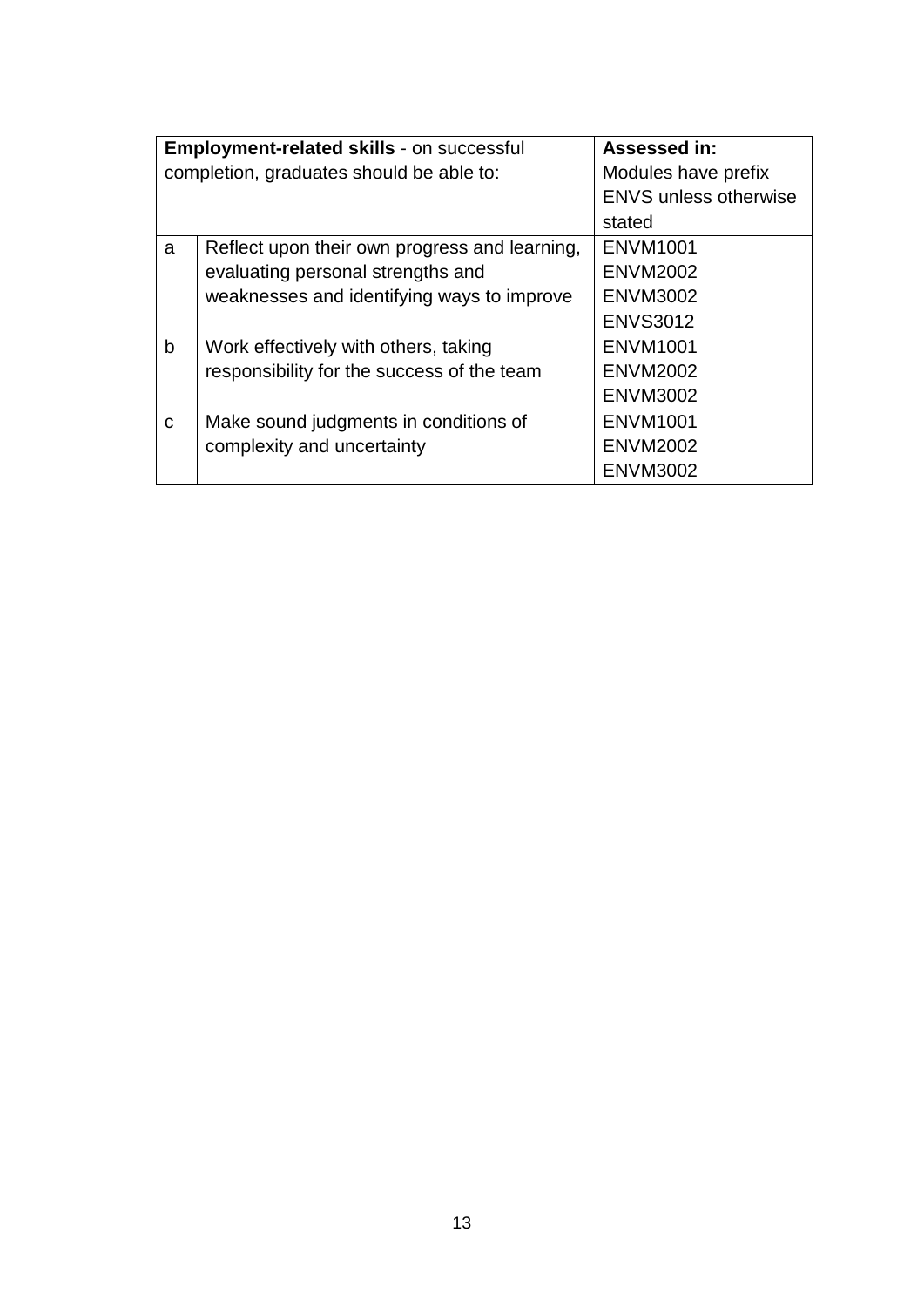# **13.2 Assessment Against Modules Mapping**

| Stage 1             |                 | % of summative assessment in this format |           |    |    |  |
|---------------------|-----------------|------------------------------------------|-----------|----|----|--|
|                     |                 | exam                                     | practical |    |    |  |
|                     |                 |                                          | work      |    |    |  |
| S1 core             | <b>ENVS1002</b> |                                          | 60        | 40 |    |  |
| S1 core             | <b>ENVS1003</b> |                                          | 50        | 50 |    |  |
| S1 core             | <b>ENVS1009</b> |                                          | 50        |    | 50 |  |
| S <sub>2</sub> core | <b>ENVS1008</b> |                                          | 100       |    |    |  |
| S <sub>2</sub> core | <b>ENVS1010</b> |                                          | 50        |    | 50 |  |
| S <sub>2</sub> core | <b>ENVM1001</b> |                                          | 50        |    | 50 |  |

| Stage 2               | % of summative assessment in this format |      |        |      |           |      |
|-----------------------|------------------------------------------|------|--------|------|-----------|------|
|                       |                                          | exam | course | test | practical | Open |
|                       |                                          |      | work   |      |           | book |
| S1 core               | <b>ENVM2001</b>                          |      | 100    |      |           |      |
| S1 core               | <b>ENVS2004</b>                          |      | 60     |      | 40        |      |
| S1 option             | GGH2206                                  |      | 100    |      |           |      |
|                       | GGX2203                                  | 50   | 50     |      |           |      |
| S <sub>2</sub> core   | <b>ENVM2002</b>                          |      | 60     |      | 40        |      |
|                       | <b>ENVS2003</b>                          |      |        | 60   | 40        |      |
| S <sub>2</sub> option | <b>OS 205</b>                            |      | 100    |      |           |      |
|                       | <b>ENVS2006</b>                          |      | 30     |      |           | 70   |

**Stage 3 optional placement year:** Certificate of Work Experience 100% coursework: APIE317 (zero credit rated).

| Stage 4               |                 |      | % of summative assessment in this format |      |           |      |
|-----------------------|-----------------|------|------------------------------------------|------|-----------|------|
|                       |                 | exam | course                                   | test | practical | Open |
|                       |                 |      | work                                     |      |           | book |
| S1 core               | <b>ENVM3001</b> |      | 50                                       |      | 50        |      |
|                       | <b>ENVS3013</b> |      | 50                                       |      | 50        |      |
| S1 option             | <b>ENVM3003</b> |      | 70                                       |      | 30        |      |
|                       | <b>ENVM3002</b> |      | 100                                      |      |           |      |
|                       | <b>ENVS3011</b> |      | 50                                       |      |           | 50   |
| S <sub>2</sub> core   | <b>ENVM3002</b> |      | 100                                      |      |           |      |
|                       | <b>ENVS3012</b> |      | 50                                       |      | 50        |      |
| S <sub>2</sub> option | <b>OS307</b>    |      | 100                                      |      |           |      |
|                       | GGH3210         |      | 100                                      |      |           |      |
|                       | GGP3204         |      | 100                                      |      |           |      |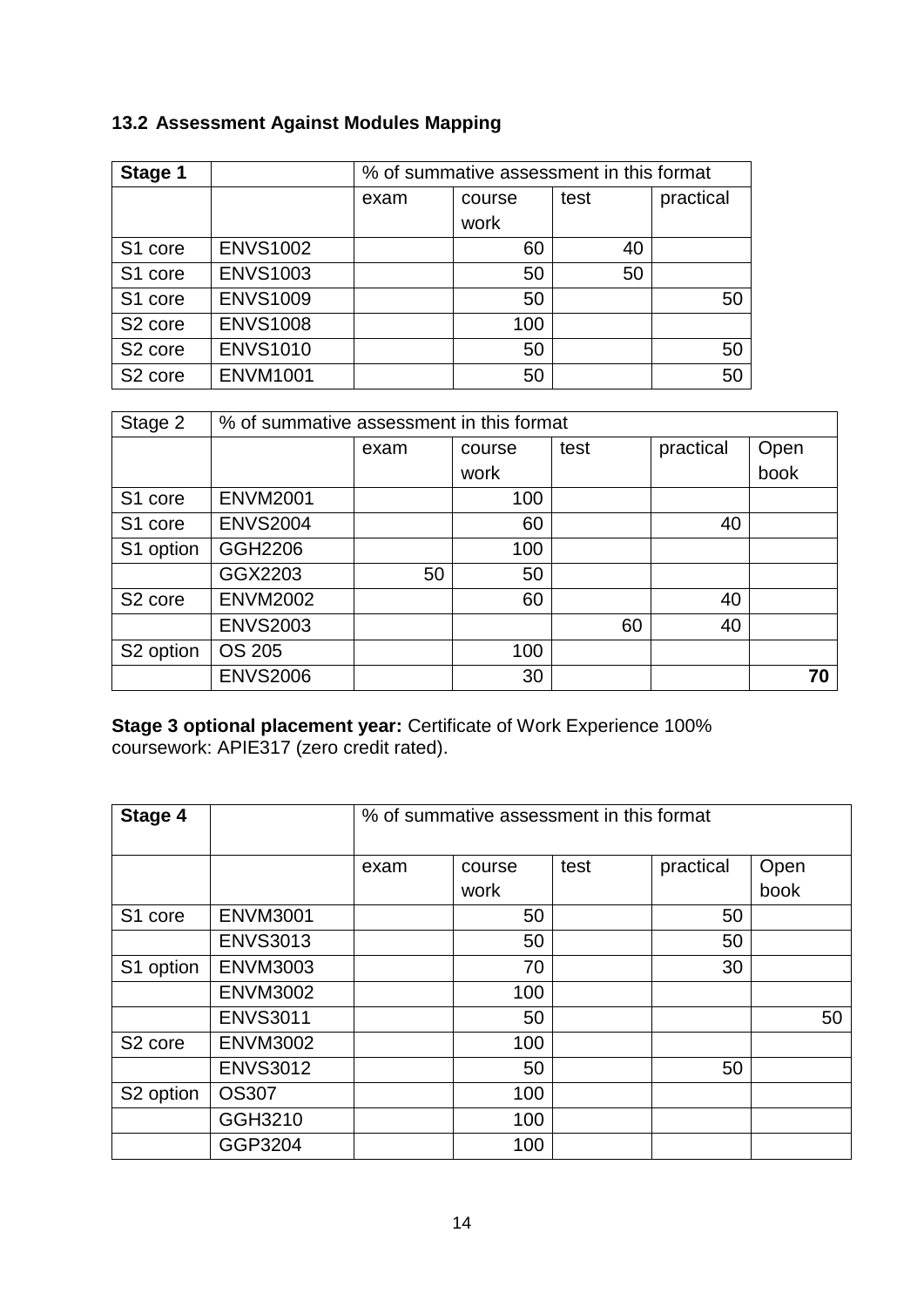# **13.3 Appendices**

The PUIC DMD for ILS 1005 (overleaf).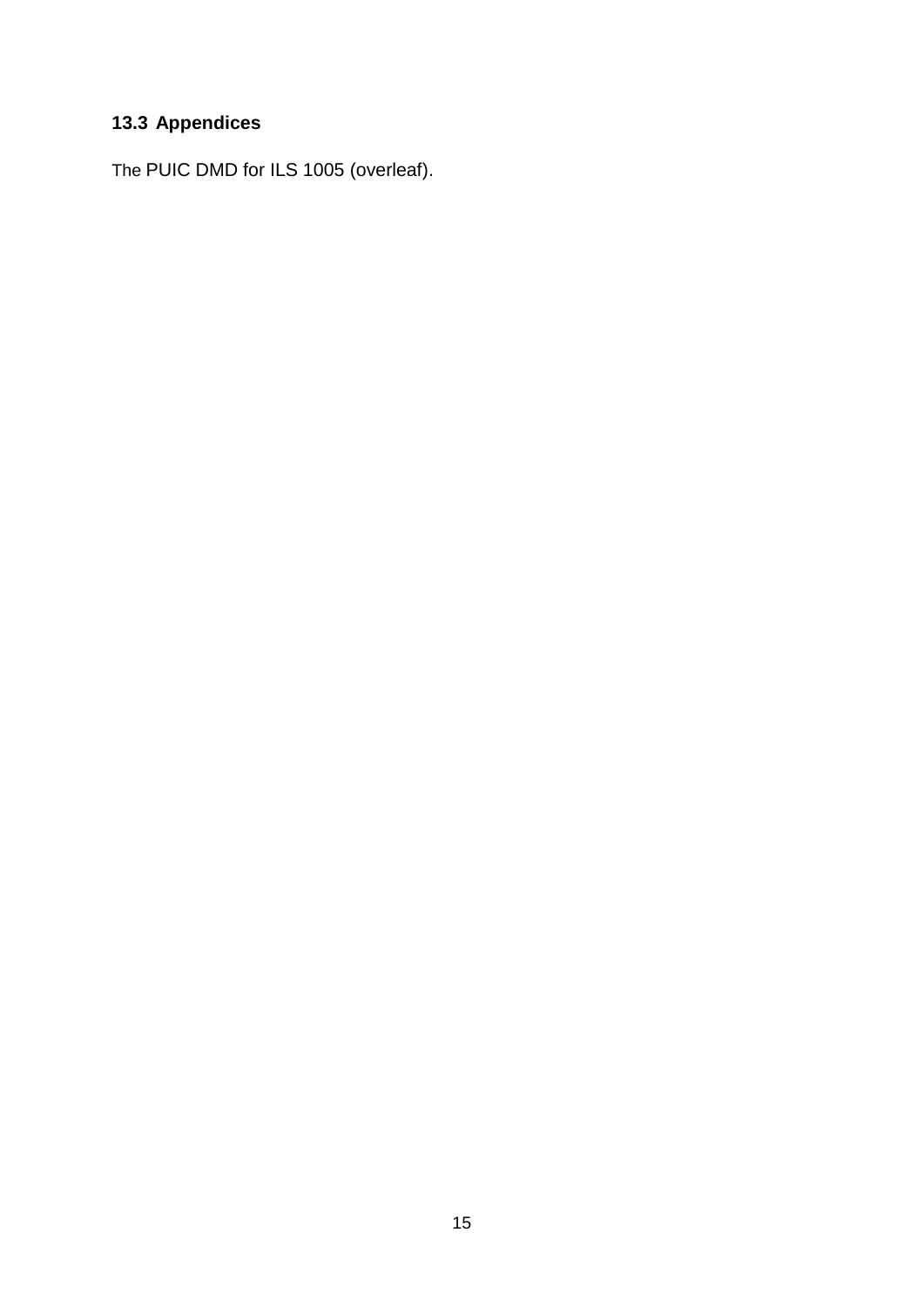



**DMD ILS1005 FHEQ 4**

#### **Module Interactive Learning Skills and Communication Code ILS1005**

| Version | <b>Current Version</b> | 2.14  | October 2014     |
|---------|------------------------|-------|------------------|
|         | Prior Version/s        | 1.14  | September 2014   |
|         |                        | 1.13  | October 2013     |
|         |                        | 1 1 2 | <b>July 2012</b> |

This Definitive Module Document (DMD) is designed for all prospective, enrolled students, academic staff and potential employers. It provides a concise summary of the main features of the module and the Specific Learning Outcomes (LOs) that a typical student might reasonably expect to achieve and demonstrate if he/she takes full advantage of the learning opportunities.

Detailed information regarding the content and assessment criteria of this module should be considered alongside the appropriate Programme Specifications (PSs) and Module Guide (see MG ILS1005).

| <b>Module Name</b>                         | <b>Interactive Learning Skills and Communication (ILSC)</b>                                      |
|--------------------------------------------|--------------------------------------------------------------------------------------------------|
| <b>Module Code</b>                         | <b>ILS1005</b>                                                                                   |
| Module Duration (per semester)             | Thirteen (13) weeks                                                                              |
| Contact Hours (per semester)               | 52                                                                                               |
| Directed Study Hours (per semester)        |                                                                                                  |
| Self-directed Study Hours (per semester)   | 98                                                                                               |
| Notional Hours (per module)                | 150                                                                                              |
| <b>Teaching Rotation</b>                   | 01,03                                                                                            |
| <b>Teaching Body</b>                       | <b>PUIC</b>                                                                                      |
| Articulating Institution                   | <b>Plymouth University</b>                                                                       |
| <b>Articulating Faculty</b>                | Faculty of Science and Environment; Faculty of Arts and Humanities; Plymouth Business            |
|                                            | School                                                                                           |
| <b>University Campus</b>                   | <b>Drakes Circus</b>                                                                             |
| Pathways (on which this module is offered) | All Integrated Pathways                                                                          |
| <b>Credit Points</b>                       | Zero                                                                                             |
| Pathway Stage                              | PUIC Stage 2 (Plymouth University Stage 1)                                                       |
| Stage FHEQ Level                           | 4                                                                                                |
| Language of Delivery                       | English                                                                                          |
| Language of Assessment                     | English                                                                                          |
| E-Learning                                 | IT software packages (Word, PowerPoint, Excel), internet access; College Portal; University      |
|                                            | Student Portal.                                                                                  |
| Moderation                                 | See CPR QS9                                                                                      |
| <b>Standard Progression Criteria</b>       | Summary: minimum overall pass mark of 65% (Grade C*) across all assessment events and a          |
|                                            | minimum of 65% in assessments B, D and E.                                                        |
|                                            | See CPR QS9.                                                                                     |
| <b>Failure to Progress</b>                 | [Summary: a student may not fail a module assessment on more than one (1) occasion, failure      |
|                                            | of the module assessment once requires that a student re-sit the failed assessment thereafter    |
|                                            | re-take the entire module at full cost; failure of a student to complete a module on the re-take |
|                                            | of that module will result in referral to the College Learning and Teaching Board for a student  |
|                                            | management decision. The University will not be incumbent to progress students who fail].        |

#### **Aims**

This module has been designed to be delivered in conjunction with the Integrated FHEQ Level 4 (equivalent) first year degree and associated programmes in order to benchmark and satisfy the transfer criteria with regard to student communication and learning skills competency. This module is part of a wider pedagogic approach taken by NAVITAS UK to ensure the preparedness of its students and graduates with a focus on the relevant transferable and portable skills of effective and professional communication to support further study at a variety of levels, whether it involves higher education or further post-degree vocational programmes and/or professional awards, as well as providing a basis to foster career and life-building skills.

Utilising a number of practical activities to allow candidates to achieve these essential skills, students will be introduced to techniques and strategies to manage speech anxiety; enhance grammar and vocabulary; think critically under pressure; research, package and deliver logical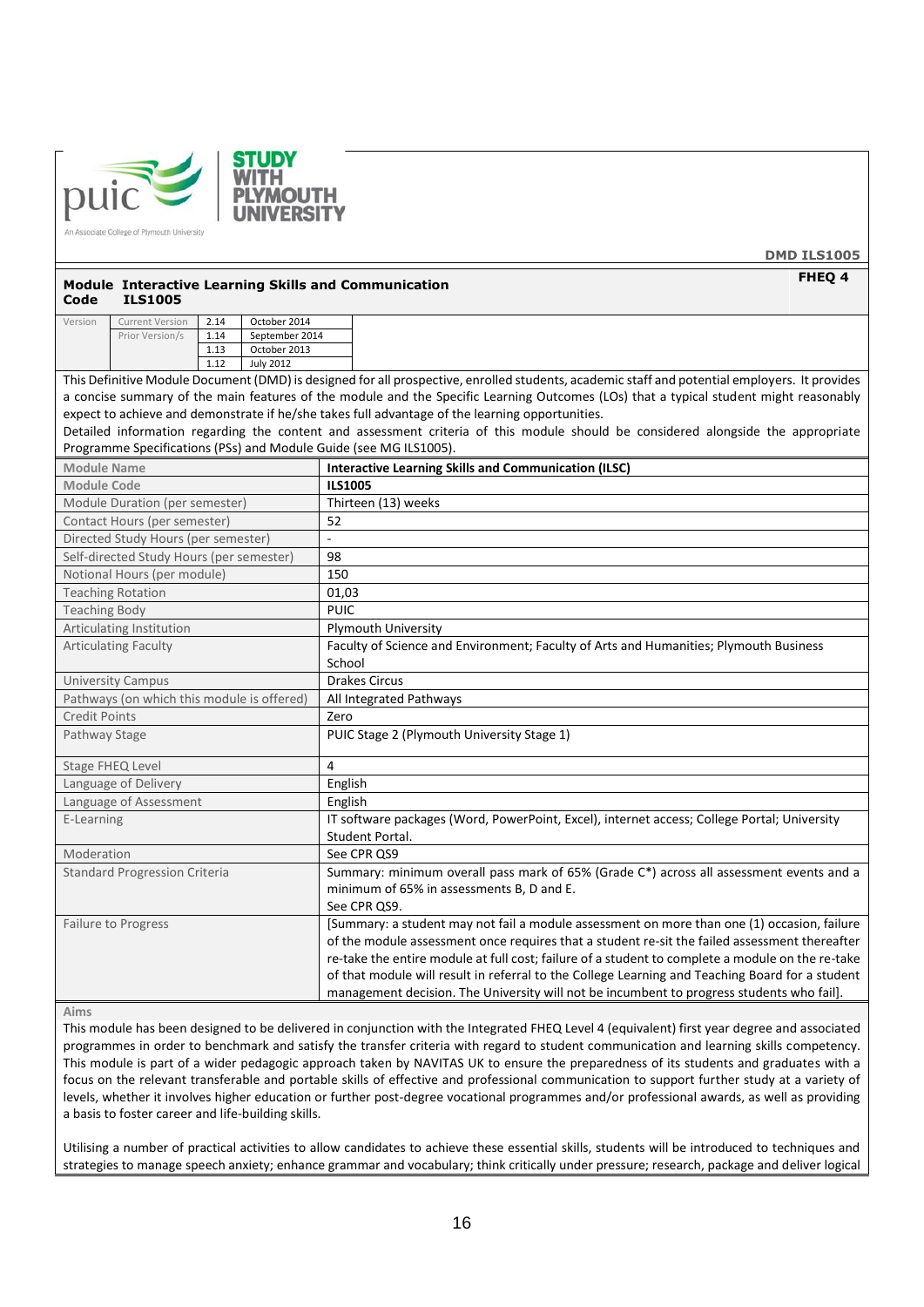and persuasive communication both orally and in a variety of written formats (inclusive of dissertation); summarise; become an effective listener; understand cultural and gender differences; and work effectively in a team.

This module ensures that graduates have attained the prescribed level of inter-disciplinary communication competence described as Level B2 'Proficient User' by the Council of Europe, see *Common European Framework of Reference for languages: Learning, teaching assessment 2001*, Council of Europe, CUP, Cambridge, p. 24, Table 1. *Common Reference Levels: global scale*. This module is ACL accredited and benchmarked: ACL is a leading provider of English language provision to students seeking entry to Australian HEIs and a variety of levels. ACL now forms part of Navitas English and carries dual accreditation by the Australian National ELT Accreditation Scheme (NEAS) and the NSW Government's Vocational Education and Training Accreditation Board (VETAB). Navitas English is also a Registered Training Organisation (RTO) under the Australian Quality Training Framework (AQTF).

Successful completion of this module indicates that students have obtained a good understanding of and ability to apply the requisite knowledge and skills to enable them for successful onward study at undergraduate degree level.

| Topics                     |                                                                                                                         |  |  |  |  |  |
|----------------------------|-------------------------------------------------------------------------------------------------------------------------|--|--|--|--|--|
|                            | Preparation for college and university programmes<br>⇨                                                                  |  |  |  |  |  |
|                            | Personal development planning (PDP)<br>⇨                                                                                |  |  |  |  |  |
|                            | Presentation skills<br>⇨                                                                                                |  |  |  |  |  |
|                            | ⇨<br>Listening skills                                                                                                   |  |  |  |  |  |
|                            | Skills for self-directed study<br>⇨                                                                                     |  |  |  |  |  |
|                            | $\Rightarrow$<br>Appropriateness                                                                                        |  |  |  |  |  |
|                            | Library induction<br>⇨                                                                                                  |  |  |  |  |  |
| Writing at university<br>⇨ |                                                                                                                         |  |  |  |  |  |
|                            | Analysing questions/titles<br>⇨                                                                                         |  |  |  |  |  |
|                            | Planning written work projects<br>⇨<br>Teamwork<br>⇨                                                                    |  |  |  |  |  |
|                            | Composition and style<br>⇨                                                                                              |  |  |  |  |  |
|                            | Summarising techniques<br>⇨                                                                                             |  |  |  |  |  |
|                            | Revision techniques<br>⇨                                                                                                |  |  |  |  |  |
|                            | Examination overview and techniques<br>⇨                                                                                |  |  |  |  |  |
|                            | Critical analysis and use of evidence<br>$\Rightarrow$                                                                  |  |  |  |  |  |
|                            | <b>Specific Learning Outcomes</b>                                                                                       |  |  |  |  |  |
| Α                          | <b>Knowledge and Understanding</b>                                                                                      |  |  |  |  |  |
|                            | Upon completion of this module students will be able to demonstrate their knowledge and understanding of the following: |  |  |  |  |  |
| $\mathbf{1}$               | The structure of the UNIVERSITY degree programmes and classification.                                                   |  |  |  |  |  |
| 2                          | UNIVERSITY undergraduate degree scheme structures and awards.                                                           |  |  |  |  |  |
| 3                          | UNIVERSITY laboratory, library and e-learning facilities; College resources and personal resources to support           |  |  |  |  |  |
|                            | study.                                                                                                                  |  |  |  |  |  |
| 4                          | Time management and its application to notional hours of study and assessment events.                                   |  |  |  |  |  |
| 5                          | Public speaking techniques and managing communication apprehension.                                                     |  |  |  |  |  |
| 6                          | Non-verbal communication techniques.                                                                                    |  |  |  |  |  |
| 7                          | Listening skills and knowledge dissemination and retention techniques.                                                  |  |  |  |  |  |
| 8                          | The importance of ensuring a clear basic understanding of the history of scholarship with regard to certain             |  |  |  |  |  |
|                            | subject areas and/or the use of appropriate nomenclature to aid communication.                                          |  |  |  |  |  |
| 9                          | What language styles to employ in a variety of situations to ensure appropriateness and clarity of                      |  |  |  |  |  |
|                            | communication.                                                                                                          |  |  |  |  |  |
| 10                         | A comprehensive set of clear writing techniques (plain English, factual and persuasive writing) that can be             |  |  |  |  |  |
|                            | applied to a variety of written formats.                                                                                |  |  |  |  |  |
| 11                         | How to create appropriate and effective document layouts.                                                               |  |  |  |  |  |
| 12                         | The importance and basic precepts of style when composing written work in a variety of forms.                           |  |  |  |  |  |
| 13                         | How to embed the concept of continuous improvement and objectivity in relation to an individual's academic              |  |  |  |  |  |
|                            | performance.                                                                                                            |  |  |  |  |  |
| 14                         | Professional communication and presentation.                                                                            |  |  |  |  |  |
| 15                         | How to enhance personal creativity and lateral thought processes.                                                       |  |  |  |  |  |
| 16                         | Examination techniques and skills.                                                                                      |  |  |  |  |  |
| 17                         | Design and communicate effective messages to a variety of audiences.                                                    |  |  |  |  |  |
| 18                         | How to work effectively as a team member.                                                                               |  |  |  |  |  |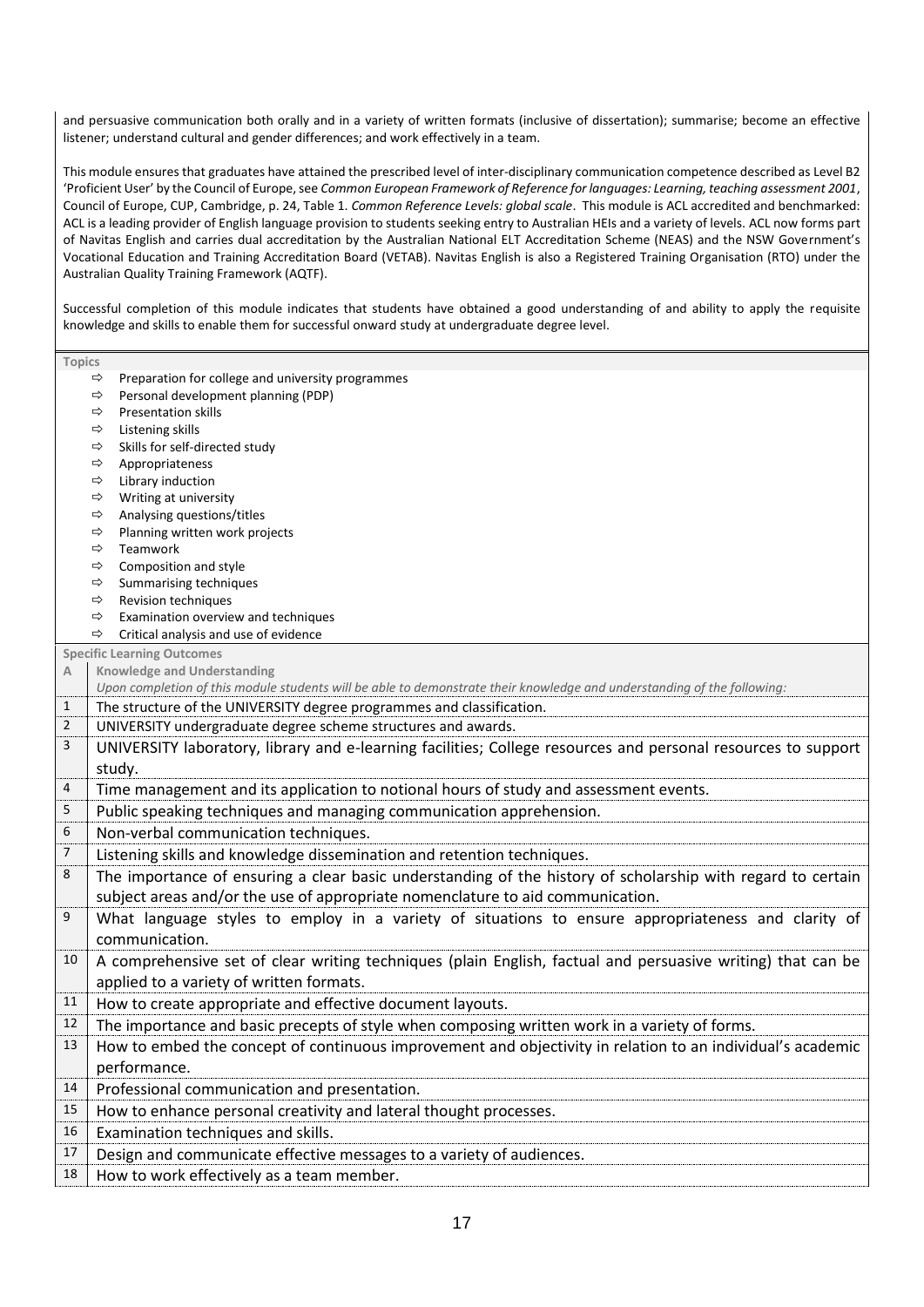| 19                                                                 |                                                                                                                                                                                                                            |                                                          | How to work effectively as an individual.                                                                                             |                                                                                                                                                                      |                                                                                                                                        |                 |           |
|--------------------------------------------------------------------|----------------------------------------------------------------------------------------------------------------------------------------------------------------------------------------------------------------------------|----------------------------------------------------------|---------------------------------------------------------------------------------------------------------------------------------------|----------------------------------------------------------------------------------------------------------------------------------------------------------------------|----------------------------------------------------------------------------------------------------------------------------------------|-----------------|-----------|
| 20                                                                 | How to apply basic research and referencing techniques to formulate reasoned academic opinion in a variety                                                                                                                 |                                                          |                                                                                                                                       |                                                                                                                                                                      |                                                                                                                                        |                 |           |
|                                                                    |                                                                                                                                                                                                                            |                                                          | of forms so as to avoid plagiarism and collusion.                                                                                     |                                                                                                                                                                      |                                                                                                                                        |                 |           |
| B                                                                  |                                                                                                                                                                                                                            | <b>Intellectual / Cognitive Skills</b>                   |                                                                                                                                       |                                                                                                                                                                      |                                                                                                                                        |                 |           |
| 1<br>$\overline{2}$                                                |                                                                                                                                                                                                                            |                                                          |                                                                                                                                       |                                                                                                                                                                      | Ability to employ appropriate nomenclature and terminologies across subject contexts.                                                  |                 |           |
|                                                                    |                                                                                                                                                                                                                            |                                                          |                                                                                                                                       |                                                                                                                                                                      | Ability to analyse various modes of information when delivered in different formats.                                                   |                 |           |
| 3                                                                  |                                                                                                                                                                                                                            |                                                          |                                                                                                                                       |                                                                                                                                                                      | Make full use of library and e-learning search (catalogue and bibliographic) resources.                                                |                 |           |
| 4                                                                  |                                                                                                                                                                                                                            |                                                          |                                                                                                                                       |                                                                                                                                                                      | Ability to effectively retain and communicate knowledge and understanding of topics covered in the module in                           |                 |           |
|                                                                    |                                                                                                                                                                                                                            |                                                          |                                                                                                                                       |                                                                                                                                                                      | a comprehensive manner under timed conditions without re-course to learning aids.                                                      |                 |           |
| C                                                                  | <b>Practical Skills</b>                                                                                                                                                                                                    |                                                          |                                                                                                                                       |                                                                                                                                                                      |                                                                                                                                        |                 |           |
| 1                                                                  |                                                                                                                                                                                                                            |                                                          | Develop organisational skills for deadline submission.                                                                                |                                                                                                                                                                      |                                                                                                                                        |                 |           |
| $\overline{2}$                                                     | Proficiently use techniques and technology in the collation, interpretation and presentation of data in oral and<br>written formats.                                                                                       |                                                          |                                                                                                                                       |                                                                                                                                                                      |                                                                                                                                        |                 |           |
| 3                                                                  |                                                                                                                                                                                                                            | Develop oral presentation skills.                        |                                                                                                                                       |                                                                                                                                                                      |                                                                                                                                        |                 |           |
| 4                                                                  |                                                                                                                                                                                                                            |                                                          | Develop written skills for a variety of formats and requirements.                                                                     |                                                                                                                                                                      |                                                                                                                                        |                 |           |
| D                                                                  | <b>Transferable Skills</b>                                                                                                                                                                                                 |                                                          |                                                                                                                                       |                                                                                                                                                                      |                                                                                                                                        |                 |           |
| 1                                                                  |                                                                                                                                                                                                                            |                                                          |                                                                                                                                       |                                                                                                                                                                      | Select, read, digest, summarise and synthesise information material in a variety of forms, both qualitative and quantitative (text,    |                 |           |
|                                                                    |                                                                                                                                                                                                                            |                                                          |                                                                                                                                       |                                                                                                                                                                      | numerical data and diagrammatic) and in an appropriate manner to identify and determine key facts/themes, relevancy and assessment     |                 |           |
|                                                                    |                                                                                                                                                                                                                            |                                                          | of problems and identification and implementation of solutions.                                                                       |                                                                                                                                                                      |                                                                                                                                        |                 |           |
| $\overline{2}$                                                     | Use and clearly communicate discursive, numerical, statistical and diagrammatic ideas, concepts, results and conclusions using<br>appropriate technical and non-technical language and language style, structure and form. |                                                          |                                                                                                                                       |                                                                                                                                                                      |                                                                                                                                        |                 |           |
| 3                                                                  | Apply basic research and referencing techniques to all aspects of study, information collation, information presentation and formulation<br>of academic opinion.                                                           |                                                          |                                                                                                                                       |                                                                                                                                                                      |                                                                                                                                        |                 |           |
| 4                                                                  |                                                                                                                                                                                                                            |                                                          |                                                                                                                                       |                                                                                                                                                                      | Embedding the importance of self-study and reliance. This involves cultivating and developing a responsibility within each student to  |                 |           |
|                                                                    |                                                                                                                                                                                                                            |                                                          |                                                                                                                                       |                                                                                                                                                                      | take cognizance for their own learning, initiative, effective time-management and self-discipline within the academic and professional |                 |           |
|                                                                    | environments.                                                                                                                                                                                                              |                                                          |                                                                                                                                       |                                                                                                                                                                      |                                                                                                                                        |                 |           |
|                                                                    | <b>Generic Learning Outcomes</b>                                                                                                                                                                                           |                                                          |                                                                                                                                       |                                                                                                                                                                      |                                                                                                                                        |                 |           |
|                                                                    | Key skills demonstrated:                                                                                                                                                                                                   |                                                          |                                                                                                                                       | Key skills demonstrated by the ability to:                                                                                                                           |                                                                                                                                        |                 |           |
|                                                                    | and maintain solid performance levels;                                                                                                                                                                                     |                                                          | Personal organisation and time-management skills to achieve research goals                                                            | Meet converging assessment deadlines - based on punctuality and<br>organisation with reference to class, group and individual sessions within a                      |                                                                                                                                        |                 |           |
|                                                                    |                                                                                                                                                                                                                            |                                                          |                                                                                                                                       | dynamic and flexible learning environment with variable contact hours and                                                                                            |                                                                                                                                        |                 |           |
| Understanding of the importance of attaining in-depth knowledge of |                                                                                                                                                                                                                            |                                                          |                                                                                                                                       | forms of delivery.<br>Communicate clearly using appropriate nomenclature to enhance meaning in                                                                       |                                                                                                                                        |                 |           |
|                                                                    |                                                                                                                                                                                                                            |                                                          | terminology as used in a given topic area, as a basis to further study;                                                               | all oral and written assessments with no recourse to collusion or plagiarism.                                                                                        |                                                                                                                                        |                 |           |
|                                                                    |                                                                                                                                                                                                                            |                                                          | Understanding, knowledge and application of appropriate and effective<br>methods of communication to meet formal assessment measures; | Present clearly, coherently and logically in a variety of oral and written formats<br>using a variety of appropriate qualitative and quantitative tools and evidence |                                                                                                                                        |                 |           |
|                                                                    |                                                                                                                                                                                                                            |                                                          |                                                                                                                                       | bases.                                                                                                                                                               |                                                                                                                                        |                 |           |
|                                                                    |                                                                                                                                                                                                                            | scholarship in relation to a given topic under study;    | Understanding and knowledge as to the development of the industry and/or                                                              | Demonstrate an understanding of the current themes of a given topic, the<br>academic and practical foundation on which they are based - demonstrated                 |                                                                                                                                        |                 |           |
|                                                                    |                                                                                                                                                                                                                            |                                                          |                                                                                                                                       |                                                                                                                                                                      | by a lack of plagiarism and need for collusion in both individual and group                                                            |                 |           |
|                                                                    |                                                                                                                                                                                                                            |                                                          | Understanding of the rules applying to plagiarism and collusion;                                                                      |                                                                                                                                                                      | work.<br>Collate, summarise, reason and argue effectively on a given topic without                                                     |                 |           |
|                                                                    |                                                                                                                                                                                                                            |                                                          |                                                                                                                                       |                                                                                                                                                                      | reference to another's work or ideas/concepts.                                                                                         |                 |           |
|                                                                    | Ability to work as an individual, in a small team and in a larger group to effect<br>Meet and succeed in each of the varied assessments presented.                                                                         |                                                          |                                                                                                                                       |                                                                                                                                                                      |                                                                                                                                        |                 |           |
|                                                                    |                                                                                                                                                                                                                            | data collation, discussion and presentation of evidence; |                                                                                                                                       |                                                                                                                                                                      |                                                                                                                                        |                 |           |
| Type                                                               | Assessment                                                                                                                                                                                                                 | Duration                                                 | Method                                                                                                                                |                                                                                                                                                                      | Topic                                                                                                                                  | Schedule        | Weighting |
|                                                                    | Assessment E                                                                                                                                                                                                               | 10 weeks                                                 | efficacy of individual PDP                                                                                                            |                                                                                                                                                                      | Attendance<br>and                                                                                                                      | ΝA              | 10%       |
|                                                                    |                                                                                                                                                                                                                            |                                                          |                                                                                                                                       |                                                                                                                                                                      | participation in PDP                                                                                                                   |                 |           |
|                                                                    | Assessment A                                                                                                                                                                                                               | Nine<br>(9)                                              | research project (1,500 -                                                                                                             |                                                                                                                                                                      | Computing/engineering                                                                                                                  | Set session 2.2 | 30%       |
|                                                                    |                                                                                                                                                                                                                            | weeks                                                    | 2000 words)                                                                                                                           |                                                                                                                                                                      | /biological or                                                                                                                         | Submission      |           |
|                                                                    |                                                                                                                                                                                                                            |                                                          |                                                                                                                                       |                                                                                                                                                                      | biomedical/environmen                                                                                                                  | session 11.1    |           |
|                                                                    |                                                                                                                                                                                                                            |                                                          |                                                                                                                                       |                                                                                                                                                                      | t studies                                                                                                                              |                 |           |
|                                                                    | Assessment B                                                                                                                                                                                                               | 1 session                                                | Listening assessment                                                                                                                  |                                                                                                                                                                      | Listen to a lecture                                                                                                                    | Session 10.2    | 10%       |
|                                                                    |                                                                                                                                                                                                                            | (1 hour)                                                 |                                                                                                                                       |                                                                                                                                                                      | (computing/engineering                                                                                                                 |                 |           |
|                                                                    |                                                                                                                                                                                                                            |                                                          | /biological or                                                                                                                        |                                                                                                                                                                      |                                                                                                                                        |                 |           |
| biomedical/environmen                                              |                                                                                                                                                                                                                            |                                                          |                                                                                                                                       |                                                                                                                                                                      |                                                                                                                                        |                 |           |
|                                                                    |                                                                                                                                                                                                                            |                                                          |                                                                                                                                       |                                                                                                                                                                      |                                                                                                                                        |                 |           |